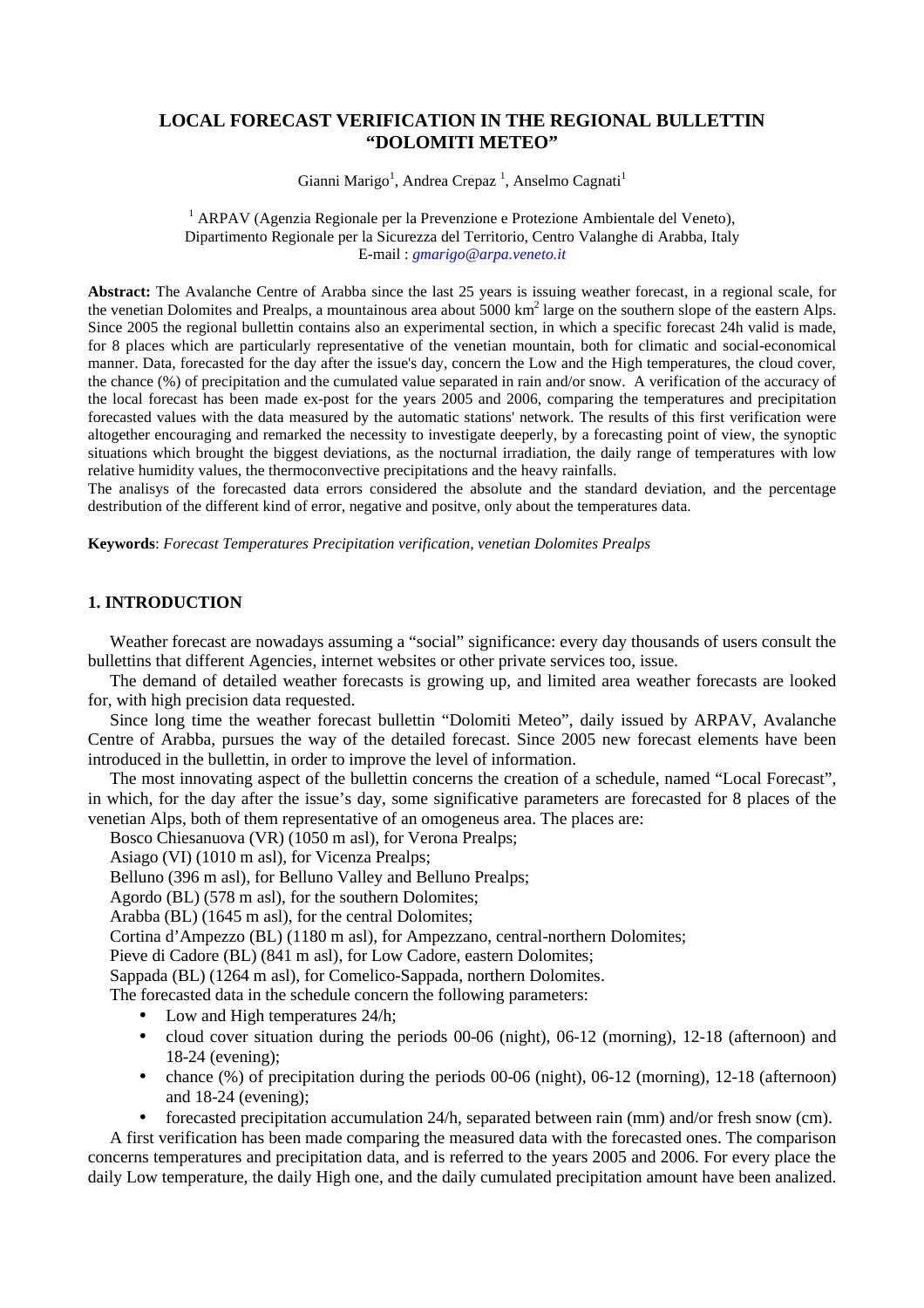The comparison between real and forecasted data is really important to determine the confidence of the local forecast.

### **2. DATA AND METHODS**

A double comparison has been considered:

- 1. absolute and standard deviation between forecasted and measured data; in this case no evaluation has been made about the sign of the error (positive or negative). The comparison concerns temperatures and precipitation data too;
- 2. real deviation between forecasted and measured data; in this second case the evaluation concerns only temperatures data, analizing the percentage of the different kind of deviation (underestimation or overestimation).

#### **Temperatures:**

The daily Low and High temperatures (special daily values) are considered as recorded by the automatic stations, and they have been compared to the forecasted values foreseen on the daily bullettins for each places. In case of lack of data for some station, the day has not be considered for the single place.

A first analisys concerns the absolute deviation, as the evaluation of the size of the error, without considering if this error determines an underestimation or an overestimation compared to the real value. For the two years under examination (2005/2006) the arithmetical average, and the standard deviation too, have been calculated for any single place. Then the general average, between the average value for any place, has been calculated. A deeper analisys, made for the two places in which the highest errors results, concerns the comparison between the daily deviations in the two years.

In order to determine if the error causes an underestimation or an overestimation of the forecasted values, a second analisys about the real deviation (positive, negative or 0), and the percentage distribution of the kind of error has been determined for the two years.

### **Precipitation:**

The confidence of the forecast daily precipitation amount has been made according to the following standard: due to the difficulty of the rain (or snow) amounts forecast, the forecast of this parameter gives an indication of a range of minimum/maximum (e.g. 5/10 mm); the forecast, in the example, must be considered correct in case of measured precipitation daily amount between 5 and 10 mm. The deviation is calculated considering the value (min or max) nearest to the measured data. For example, in the case overseen, a real precipitation amount of 4 or 11 mm determines an absolute deviation of 1 mm.

The fresh snow amounts has been compared with the rain amounts; due to the lack of a measured snow density value (and then of a water equivalent value) the mean value of  $100/kg \text{ m}^3$  has been taken, considering a settled ratio of 1 mm = 1 cm. So the instrumental rain data measured by the automatic stations' network have been compared to the forecasted precipitation data apart the kind of precipitation (rain or snow).

In case on a station in the same day rain and snow are both forecasted, the considered value is the sum of the two values forecasted. So, for example, a daily forecast of  $5/10$  mm of rain  $+5/10$  cm of fresh snow gives a cumulated precipitation forecast of 10/20 mm; this is the value used to compare the forecast data with the instrumental measured data.

The error evaluation in precipitation forecast concerns only the days in which a precipitation has been really measured (also if not forecasted) and in which the precipitation has been fortecasted but did not really happen. The days in which the lack of precipitation has been correctly forecasted have not been considered.

### **3. RESULTS**

#### **Temperatures:**

The results of the analisys of the temperatures' values deviation show a stable situation in the two years under examination. The most significant aspect seems to be the constancy of the single deviation for each place. For each year the biggest errors concern the same stations for the Low temperatures and for the High ones too. Particularly the station of Asiago (Vi) shows for the two years the biggest absolute and standard deviations in the forecast of the Low daily temperature, and the station of Pieve di Cadore (Bl) shows the biggest absolute and standard deviations for the High ones. In these two cases the mean absolute deviation is bigger than 2°C in 2005 and in 2006 too. For all the other stations, for the Low and the High daily temperatures too, the yearly average absolute deviation is very close or lower than 2°C in the two years, with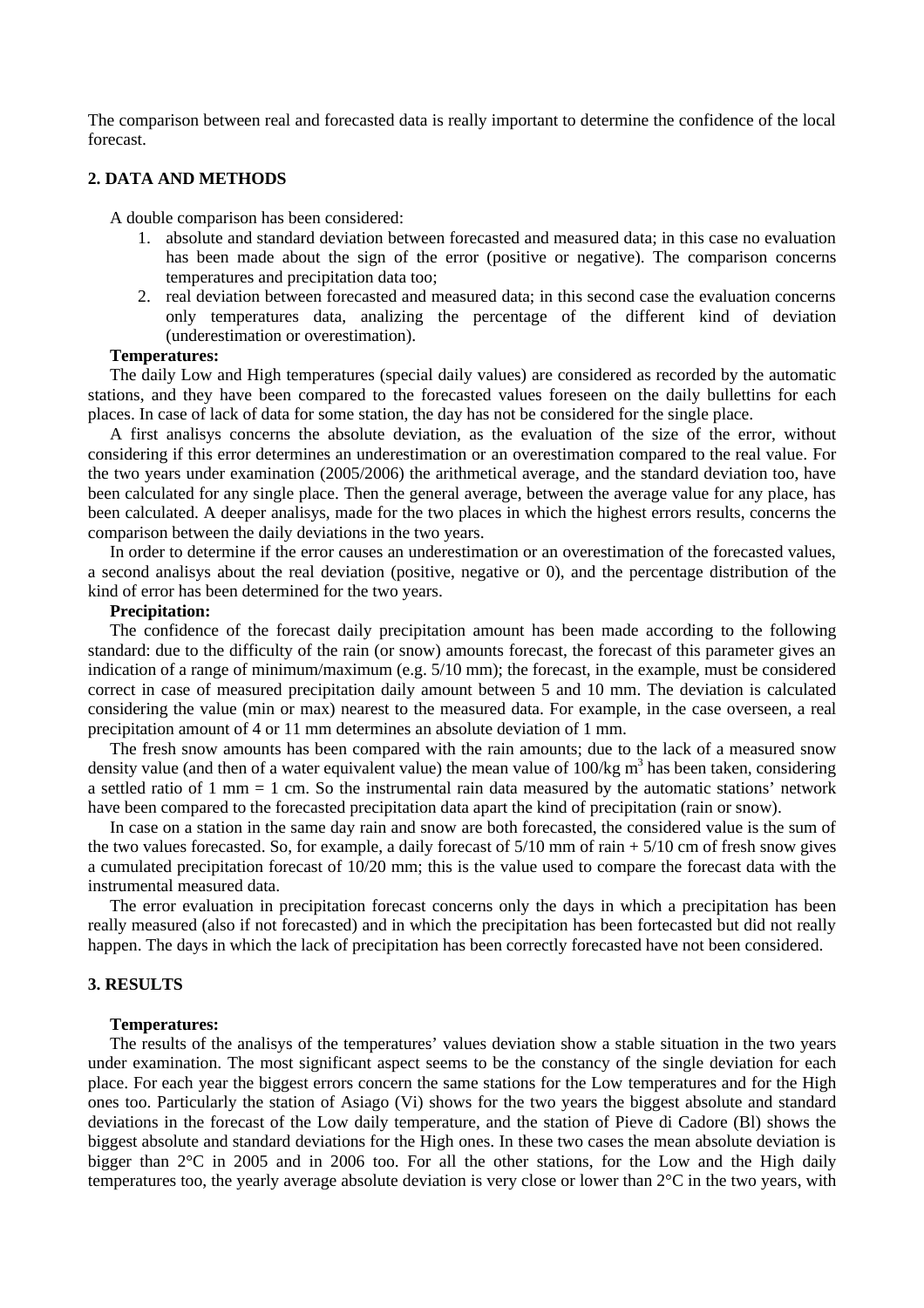the lowest value for the station of Arabba, where the average yearly absolute deviation for the Low daily temperature is 1.32°C in the year 2006.

Considering the standard deviation, except for the station of Asiago in the year 2005 (2.02), all the values are lower than 2°C, with some values really near to 1°C. All the values, for any single place, are lower than the absolute deviation.

Analizing the sign of the deviation the results show a significant different distribution between the Low temperatures and the High ones. Also in this case the trend doesn't change in the two years: concerning the Low temperatures the bigger part (around 45%) of the deviations consists in an overestimation of the forecasted temperatures; the residual distribution consists in around 35% underestimation and around 20% right forecast (deviation +/- 0.5°C). About the High temperatures the distribution is inverse: around 51% consists in an underestimation, around 32% overestimation and around 17% right forecast (deviation +/-  $0.5^{\circ}$ C).

### **Precipitation:**

The absolute and standard deviation analisys for the precipitation forecast looks quite more uncertain respect to the temperatures. The absolute deviation shows very low values, but this is only an arithmetical analisys, made comparing the measured daily precipitation amounts with the forecast, considering the value nearest to the max or min forecasted data. More information comes from the standard deviation, which results bigger than the absolute deviation for every single place in the two years.

The average absolute deviation values are 2.5 and 1.8 mm in 2005 and 2006, but these values consider any event at the same manner, not considering the size of the amounts (which cuold be very changeable), for all the rain (or snow) events. So it is clear that in case of forecast of light precipitation, the possibility to have really close measured data are relatively high.

The standard deviation results in every case higher than the absolute deviation, respectively 5.2 and 4.4 mm in 2005 and 2006.

### **4. CONCLUSION**

The deviations between the forecasted temperatures and precipitation data and the measured data result acceptable, also if for some stations, characterized by particular microclimatic conditions, the deviation are significatively stronger than the average.

## **Temperatures:**

Particularly the stations placed in the valley bottoms or in depressions (Asiago, Agordo, Belluno) usually present stronger deviation concerning the Low temperatures values, especially during the winter season. Especially in case of strong thermal nocturnal dispersion the deviation could result singificatively high. The station placed aloft, or on a slope (Bosco Chiesanuova, Arabba) depend more on the free atmosphere thermal conditions. In any case the most important parameter to correctely forecast the Low temperatures seems to be the cloud cover situation above any single place.

Concerning the High temperatures forecast, no particular synoptic or local parametr seem to condition directly the deviation. Especially during the summer time a strong deviation between the measured temperatures and the temperatures indicated by models for the different altitude range can often be observed, also if usually the temperature's peaks appear for very short times during the day. Other strong deviations can be observed in case of low relative humidity values during the day, especially on the slopes and aloft, where the forecasted High temperatures result lower than the measured ones; in the valley bottoms, usually interested by higher relative humidity values, the deviation are usually lower.

In any case, absolute deviation lower than 2°C can be considered encouraging.

Concerning the standard deviation it is possible to notice that the values are always lower than the arithmetical averages. This means that most of the deviations are concentrated in a range really close to the measured values, and this is encouraging too.

The causes of the different distribution between the kind of error (under or overestimation), must be deeper analized, considering separtely the Low and the High temperatures forecast.

#### **Precipitations:**

Analizing the precipitation deviation data it is possible to consider the precipitation forecast reliable. It's clear that the chance to purpose a range of min/max makes the forecast easier. Nevertheless in some single cases the deviations were very high, also some tens of mm; usually this size of errors happens in case of thunderstorm during the spring or summer time; in fact the predictability of a thunderstorm event on a single